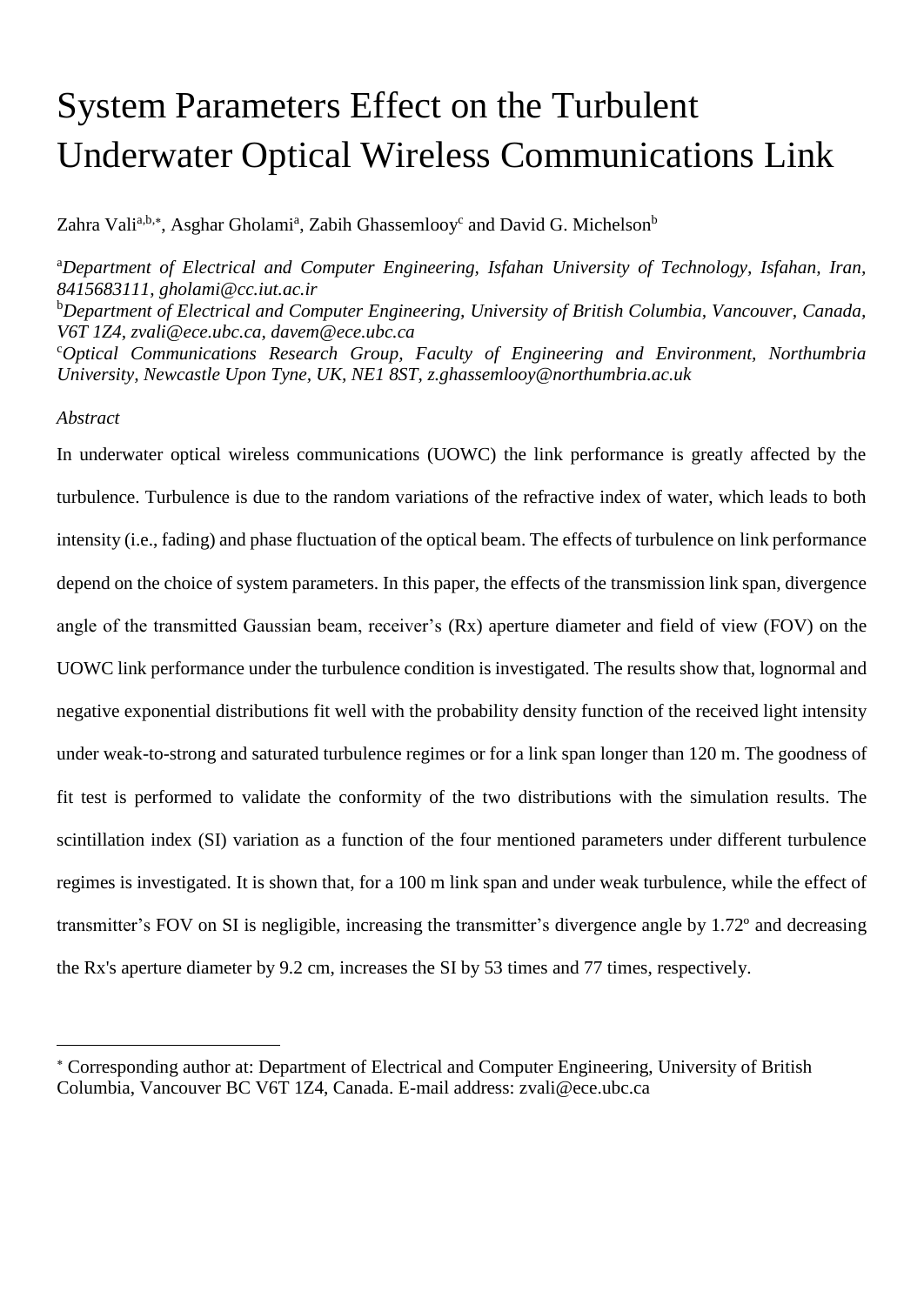*Keywords*: underwater optical wireless communications; turbulence; probability density function; scintillation index

#### **I. INTRODUCTION**

Underwater optical wireless communications (UOWC) has attracted a great deal of attentions in recent years. For underwater communications, optical carriers in the blue-green wavelength bands experience the lowest power loss and offer higher modulation bandwidth compared to the acoustic and radio frequency (RF) based wireless technologies[1]. However, the environmental factors strongly affect the performance of UOWC systems. The most significant and well-studied environmental factors are the absorption and multiple scattering of lights and their impacts on the performance of UOWC links e.g., power loss, dispersion and bit error rate (BER) have been studied comprehensively [2]–[5]. In addition, the UOWC link performance is highly affected by turbulence in line with free space optical (FSO) communications in open air, which is extensively studied and reported in the literature [6]. However, in UOWC systems, experimental investigation of the turbulence effect on the link performance is much more challenging, thus the focus of most works reported are on system modelling and simulation [7]–[9].

A simple physical model representing a real underwater environment under different turbulence conditions based on Monte Carlo simulation was reported in [10]. In contrast to previous researches, where air bubbles, temperature, salinity gradient and eddy diffusivity ratio were used to characterize turbulence in UOWC [11]– [13], in [10] the transmission link span *L* and the refractive index variations Δ*n* were used to investigate the received light intensity (i.e., by deriving the probability density functions (PDFs) and changes in the scintillation index (SI) under different turbulence regimes).

While lognormal distribution was adopted for weak and moderate turbulence regimes in [8]–[10], [14]– [18], based on our previous works on turbulence modelling [10], [19], in this paper we investigate the fluctuations of the received light intensity for a range of *L* and predict its PDF under the weak-to-strong and saturated turbulence regimes. Undertaking experimental test; measurements and evaluation under strong and saturated turbulence regimes, especially for long-range transmission links is a challenging task, therefore the focus of the work is based on the numerical and simulation investigations. We show that, fluctuations of the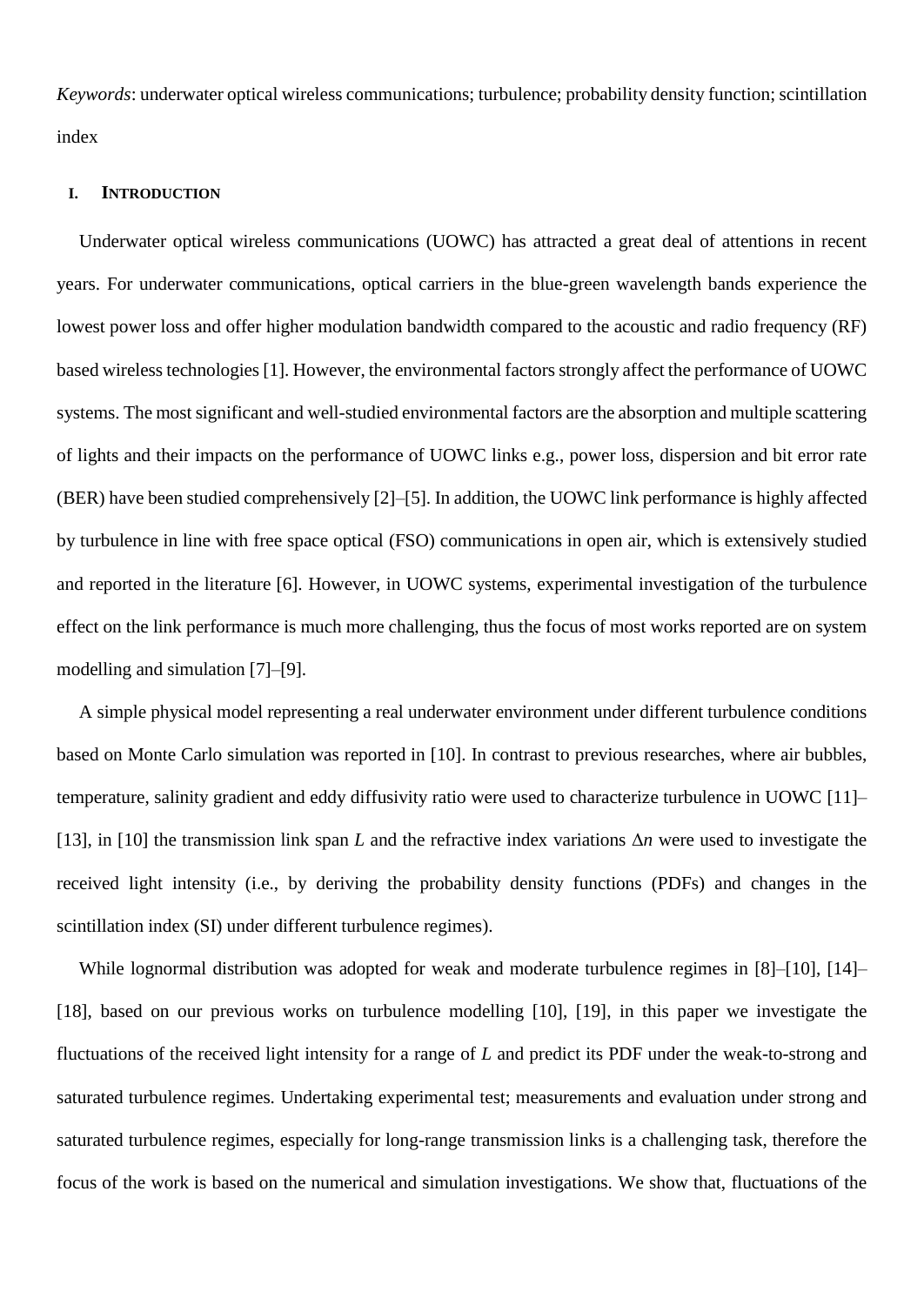received light intensity is best defined with the negative exponential distribution for saturated turbulence for longer transmission link spans (i.e.,  $L > 120$  m). Furthermore, we show that, how *L*, the divergence angle of the Gaussian beam at the Tx, the Rx's aperture diameter and its field of view (FOV) will influence the SI for a range of Δ*n*, which has not been reported before.

This simulation work is based on the proposed model in [10], which was both verified with previous works and experimentally tested using a water pool under different turbulence conditions thus confirming the accuracy and feasibility of the simulation model [10], [19]. Besides, the accuracy of the eddy-based turbulence structure of the model was tested during implementation and argument as in [10] to show the conformance of the turbulence structure with narrow divergence beams. Furthermore, the effect of Rx's parameters i.e., FOV and aperture diameter on our simulation results is on the number of captured photons, which was tested and discussed in previous literature for practical scenarios. To the best of our knowledge, no practical implementation of UOWC with turbulence over long transmission links has been reported yet. The results presented here can be used as a primary step for further investigation of UOWC implementation in real scenarios.

The rest of the paper is organized as follows. The proposed PDF distributions and system model are described in Sections 2 and 3, respectively. Simulation results and discussions are outlined in Section 4. Finally, Section 5 concludes the paper.

#### **II. PDF DISTRIBUTIONS**

The atmospheric turbulence is categorized as weak, moderate, strong and saturated based on its strength [6]. There is no comprehensive single mathematical model for turbulence, which describes turbulence for all regimes; this is because of the complex nature of the environment. The three most widely adopted PDF distributions of the received light intensity in FSO systems for the weak, weak-to-strong and saturated regimes are lognormal, Gamma-Gamma and negative exponential, respectively. In this work, we consider both lognormal and negative exponential distributions of the received light intensity *I*, which are given by [6], [20]: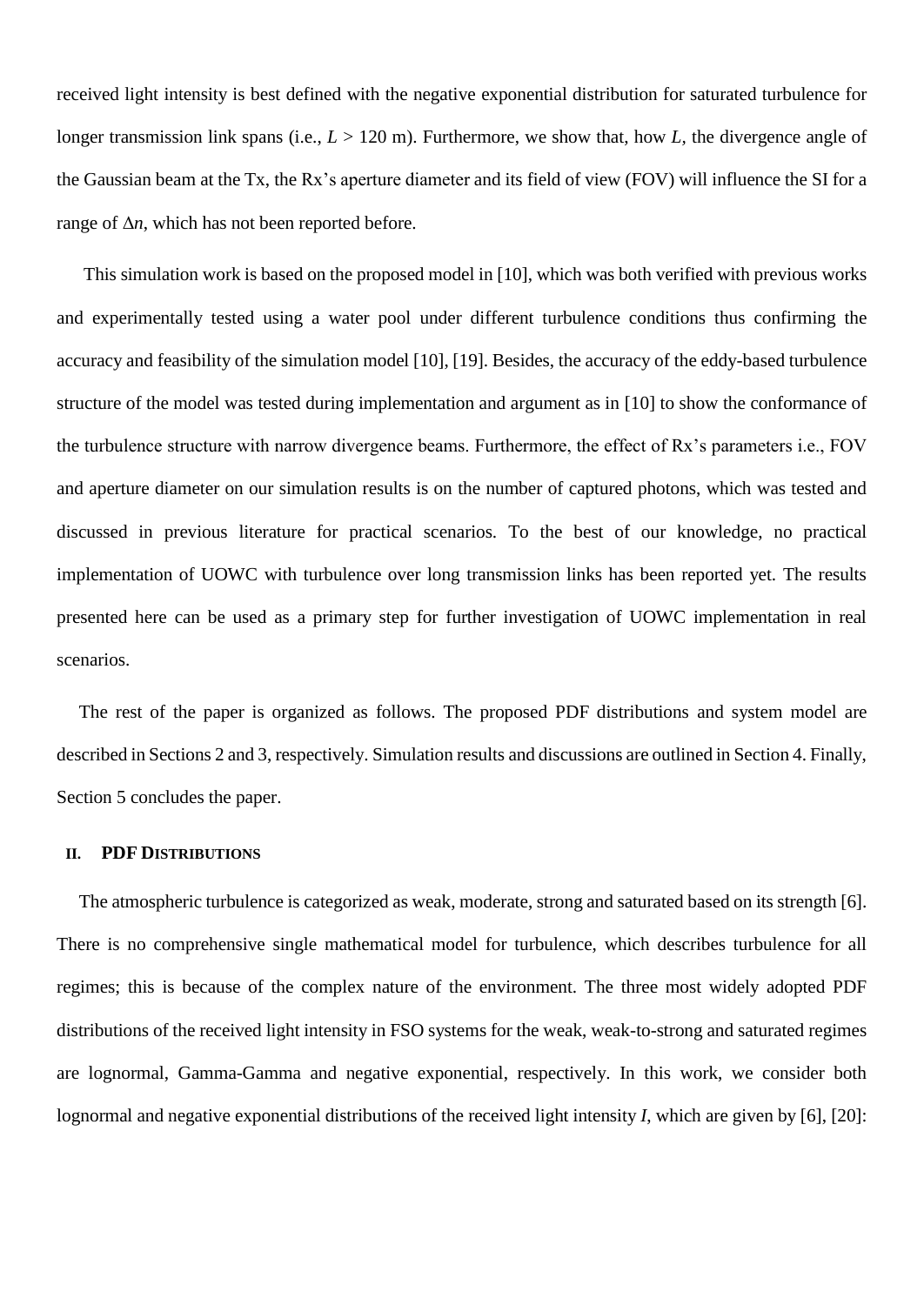Lognormal

$$
p(I) = \frac{1}{I\sigma_{I}\sqrt{2\pi}} \exp\left\{-\frac{\left[\ln\left(\frac{I}{I_{0}}\right) + \frac{1}{2}\sigma_{I}^{2}\right]^{2}}{2\sigma_{I}^{2}}\right\}, I > 0
$$
\n
$$
\sigma_{I}^{2} = \frac{\langle I^{2} \rangle - \langle I \rangle^{2}}{\langle I \rangle^{2}}.
$$
\n
$$
p(I) = \frac{1}{I_{0}} \exp\left(-\frac{I}{I_{0}}\right), I > 0.
$$
\n(2)

where  $I_0$  is the mean received light intensity and  $\sigma_i^2$  is the SI.

## **III. SYSTEM MODEL**

Negative exponential

#### *A. Turbulence Model*

Several factors e.g., movements of underwater vehicles can cause mixture of oceanic flows or flow perturbations, which leads to unstable turbulent flow primarily with large scale eddies [21]. In contrast to laminar flow, where the fluid moves uniformly in smooth layers with the same density, in turbulent flow the fluid undergoes irregular fluctuations or mixing and the density and velocity are not uniform. The result is the interaction of large-scale eddies with each other, dispersing their energy and forming smaller eddies [22], [23]. The chaotic nature of energy transfer from large to small eddies, creates homogeneous, isotropic, and steady turbulent eddies with different sizes and refractive indices *n* [6]. Therefore, to model turbulence the stratified water medium was assumed in the horizontal direction, where each layer represents a homogenous and an isotropic turbulent cell or eddy in the motion [10], [24]. Throughout the simulations runs, *n* of all cells are changing randomly to represent the variations of water's refractive index in both temporal and spatial domains.

#### *B. Simulation Model*

The model used in [10], which is based on the step-by-step tracing and interaction of propagating photons with the turbulent cells with different refractive indices and sizes from transmitter (Tx) to the (Rx), is adopted here as shown in Fig. 1. This is a Monte Carlo based simulation model for UOWC with turbulence in clear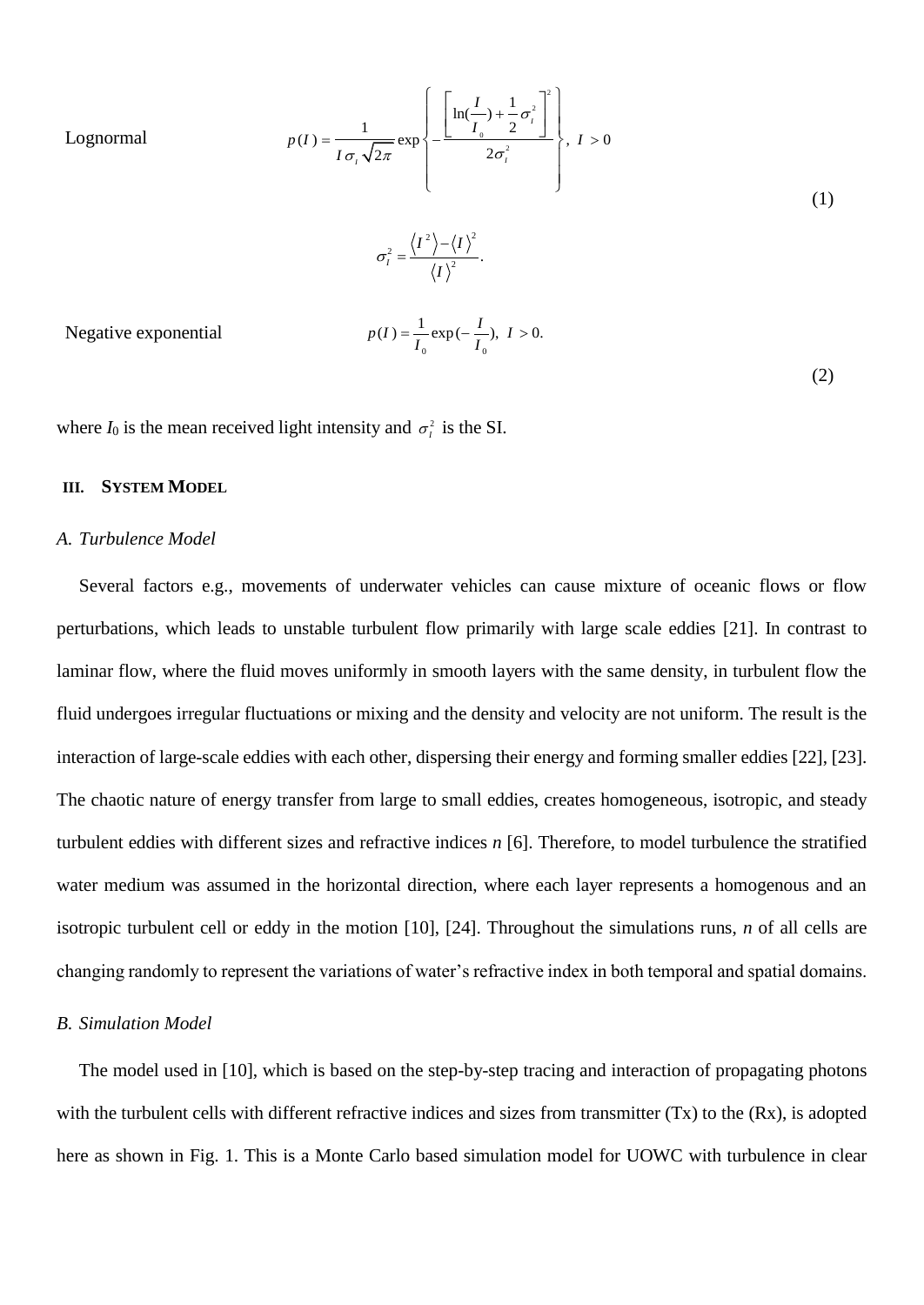water implemented in a horizontal point-to-point link along the *z* direction. The turbulent cells are defined within consecutive layers with width ∆*z* on the *z-*axis, where *θ<sup>i</sup>* and *φ<sup>i</sup>* are the polar and radial angles chosen randomly between [0,  $\theta_{\text{max}}$ ] and [0,  $2\pi$ ], respectively with uniform distributions. This implies the rotation of curved boundaries along the *z* direction. The curved boundaries, which are assumed to be locally part of spheres with the radius  $R_i$ , and a normal vector  $\vec{n}_i = (\sin \theta_i \cos \varphi_i, \sin \theta_i \sin \varphi_i, \cos \theta_i)$  separate the adjacent layers. Throughout the simulation,  $R_i$  is selected randomly from  $R_i = \log_e(q)$ , where q is a random number chosen uniformly within [0, 1]. With this assumption, smaller radius occurs more than larger ones, which is in accordance with natural situation and consequently, the focusing and defocusing effect of eddies is implemented on the laser beam. At the Tx side, the position and direction of each photon launched into the channel are determined. Photons are traced within channel by determining the intersection of each photon with each boundary and the new direction of a photon following refraction from the curved boundary is predicted using the three-dimensional Snell law. At every interaction of photons with the layers, their current positions and directions are updated and recorded, which are used at the Rx to make decisions on the received photons.

According to previous studies, *n* variation depends on the pressure *P*, temperature *T*, salinity *S* and wavelength *λ*, and it changes randomly and rapidly in turbulent dynamic underwater environments [23], [25], [26]. To simplify the model, we have accounted all the effective factors in *n* variation using a single parameter of Δ*n*, which now can be used to indicate the turbulence strength. With this structure, Δ*n* and *L* are the two important parameters, which affect the strength of turbulence as in [10]. It is assumed that, *n* varies in the interval of  $[N_{\text{avg}} - \Delta n/2; N_{\text{avg}} + \Delta n/2]$ , where  $N_{\text{avg}}$  is the average of the maximum variation of *n* within the range of 1.3412 to 1.3420 (max  $\Delta n = 8e-4$ ), which is obtained from reported measured values for vertical profiles of temperature and salinity in Florida Strait using the refractive index equation reported in [23], [25]. Next, Δ*n* is set independently for each scenario for different turbulence strengths, though generally any value of Δ*n* can be selected. All the key system parameters considered in the model are listed in Table I.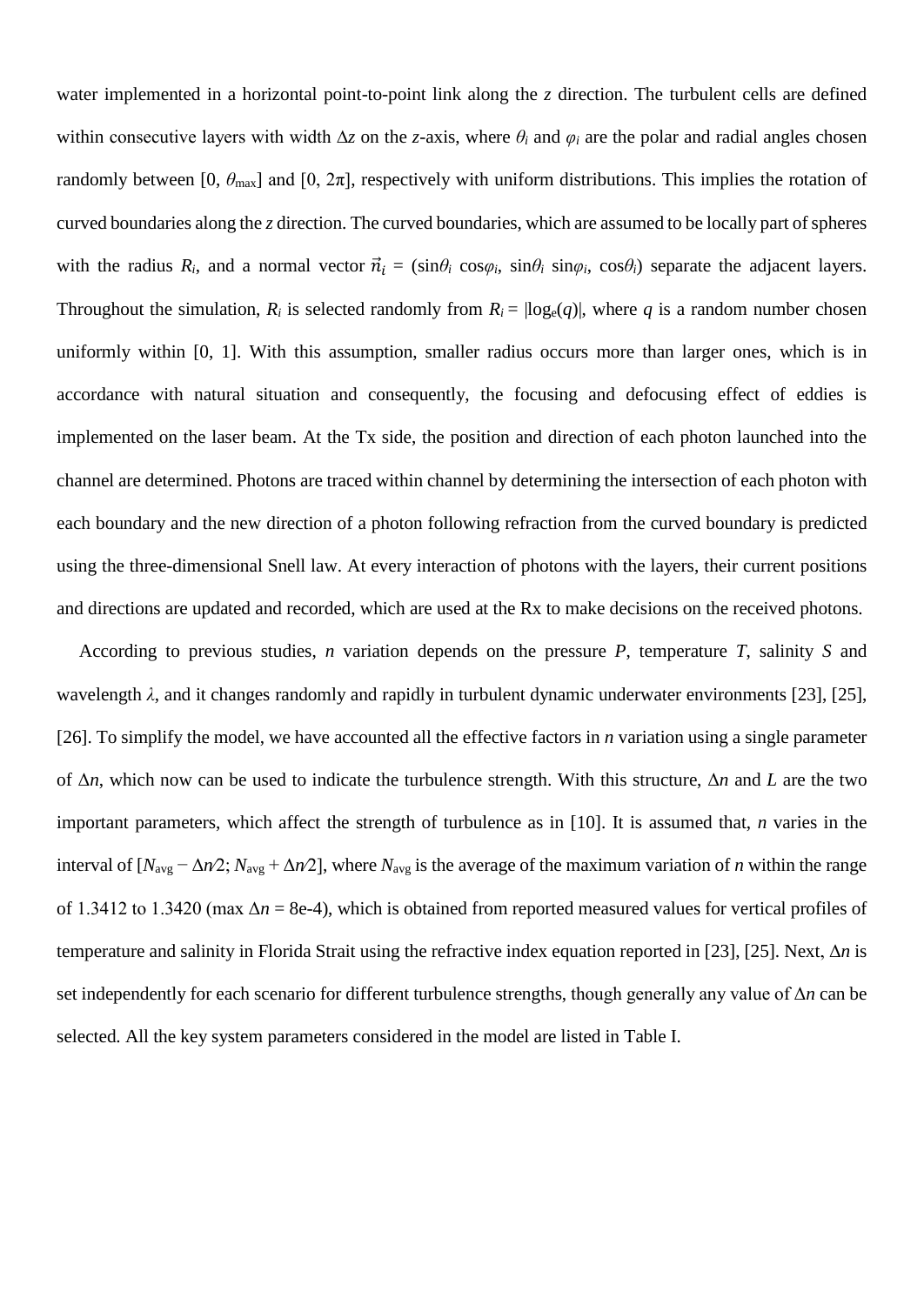

Figure 1. A schematic diagram of the system model consisting of the Tx, turbulent channel and the Rx

| <b>Section</b>        | <b>Parameter</b>                   | <b>Value</b>       |
|-----------------------|------------------------------------|--------------------|
| Tx                    | Number of transmitted photons      | 1e <sub>5</sub>    |
|                       | Wavelength                         | $520 \text{ nm}$   |
|                       | Beam divergence angle (half angle) | 0.00075 rad        |
|                       | Root mean square beam width        | $15 \text{ mm}$    |
| Rx                    | Aperture diameter                  | $10 \text{ cm}$    |
|                       | Aperture FOV                       | $180^\circ$        |
| Underwater<br>channel | Link span                          | 40, 80, 120, 150 m |
|                       | Number of channel realizations     | 1e <sub>3</sub>    |
|                       | $\Delta n$                         | $8e-4$             |
|                       | Δz                                 | $50 \text{ cm}$    |
|                       | $\theta_{max}$                     | $45^{\circ}$       |

TABLE I. SYSTEM PARAMETERS

#### **IV. SIMULATION RESULTS**

#### *A. PDF Distributions*

For a given value of  $\Delta n = 8e-4$ , Fig. 2 shows the PDF of the simulated received light intensity variation against the normalized intensity fitted with lognormal and negative exponential distributions for a range of *L*, the coefficient of determination  $R^2$  and SI. Note that, the total number of received photons at the Rx for all 1e3 channel realizations were normalized to the average intensity *I*<sup>0</sup> and the SI values were obtained from (2). We did not consider longer link spans because of high attenuation of the light intensity especially beyond 200 m. Besides, scattering and turbulence will introduce additional attenuation and beam spreading. Fig. 2 shows deflection of the probability of received light intensity from lognormal for a link range of 150 m, which demonstrates the unpracticality of longer range UOWC systems.

As shown, there is a good fit between the lognormal and negative exponential distributions and the simulation results for the weak-to-strong and saturated turbulence regimes, respectively. Note, other reported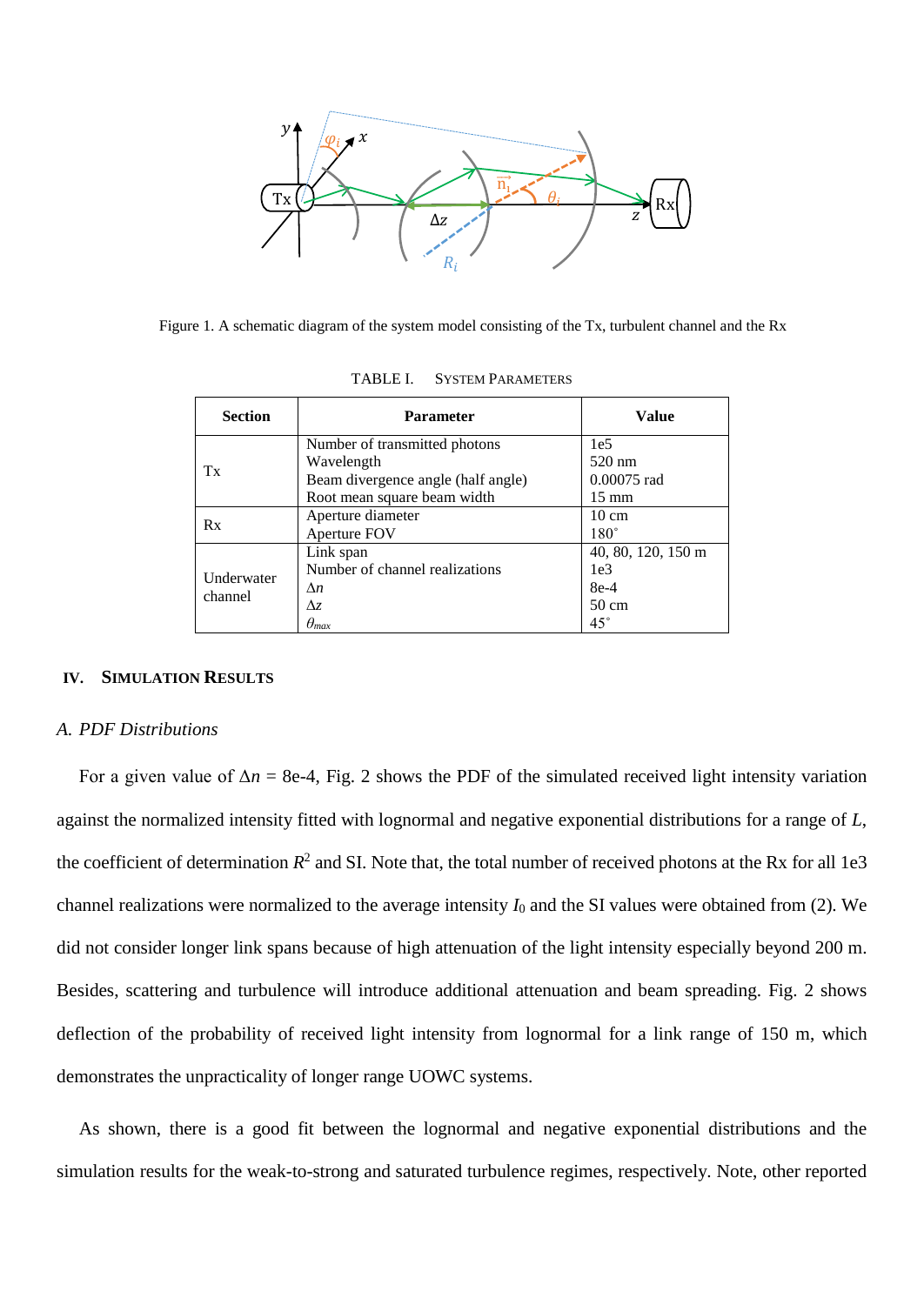PDF distributions for strong atmospheric turbulence e.g., lognormal-rician, I-K, K and Gamma-Gamma distributions all tend to negative exponential distribution and therefore are not considered in this work [6].

In short range communication links, the number of received photons tend to fluctuate around the average value i.e., the probability of receiving average values is more and it tends to zero at both extreme sides (lognormal distribution). As the link range increases, the effect of turbulence on propagating photons is more evident, which results in more beam wandering and scintillation, consequently, fewer photons will arrive at the Rx. In other words, higher probability is observed around smaller values of intensity and vice versa (negative exponential).



Figure 2. PDF of the simulated received light intensity vs. the normalized intensity fitted with lognormal and negative exponential distributions for: (a)  $L = 40$  m, (b)  $L = 80$  m, (c)  $L = 120$  m and (d)  $L = 150$  m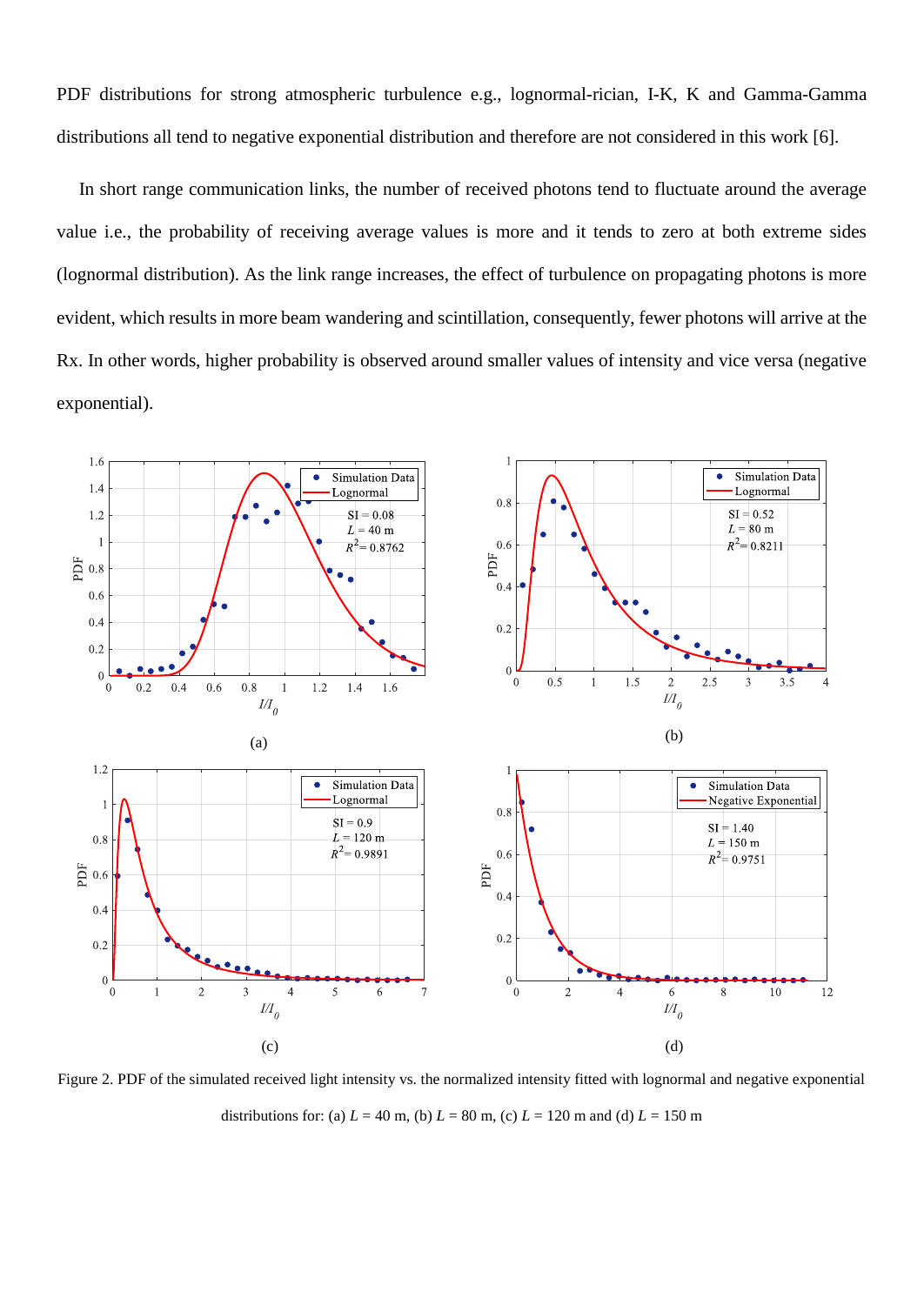To evaluate how well the PDFs of simulation results fit with the lognormal and negative exponential distributions, we determine  $R^2$  in order to perform the goodness of fit (GOF) test as given by [27]:

$$
R^{2} = 1 - \frac{\sum_{i=1}^{N} (x_{i} - y_{i})^{2}}{\sum_{i=1}^{N} (x_{i} - \overline{x})^{2}}
$$
(3)

where,  $N$  is the number of bins in the simulation distribution,  $x_i$  and  $y_i$  are the simulated and predicted values for the *i*<sup>th</sup> intensity bin, respectively and  $\bar{x}$  is the average of  $x_i$ . Generally,  $0 < R^2 < 1$ , where the upper value  $(i.e., 1)$  indicates a close fit between the results.  $R^2$  values of 0.8762, 0.8211, 0.9891 and 0.9751 shown in Fig. 2 implies a good fit between the simulated data and selected formal distributions.

## *B. SI Variations*

In this part, the impact of the divergence angle of Gaussian beam at the Tx output, Rx's aperture diameter, FOV and *L* on the SI are considered, respectively. Fig. 3 depicts the SI as a function of the Tx's divergence angle up to 1.72 º for a range of Δ*n* and for *L* = 30 and 100 m, showing that SI increases with Δ*n*. In long range communication links, the Gaussian transmitted beam with wider divergence angles leads to additional power attenuation. Thus, making Gaussian beams with wide divergence angles not practical for long range communication links.

For lower values of the divergence angles, the transmitted beam illuminates the center of the Rx (i.e., photodetector) and due to aperture averaging the turbulence effect is low. However, the SI increases with the divergence angle, due to more beam spreading and beam wandering, reaches the saturated (constant) level beyond the divergence angles of 0.57º and 0.29º for *L* = 30 and 100 m, respectively. The beam width *w* at the Rx can be estimated as  $w \approx (f + L)\theta$ , where  $f \approx w_0/\theta$  is the focal length of the lens at the Tx, *L* is the link span,  $\theta$  is half of the beam divergence angle and  $w_0$  is the root mean square (RMS) beam width. For instance,  $\theta$  = 0.75 ° leads to  $w \approx 31$  cm and 101 cm for *L*= 30 m and 100 m, respectively. It is clear that for both link spans, *w >>* the aperture radius (i.e., 5 cm), which reduces beam wandering effects and the SI values do not change any longer with the divergence angles.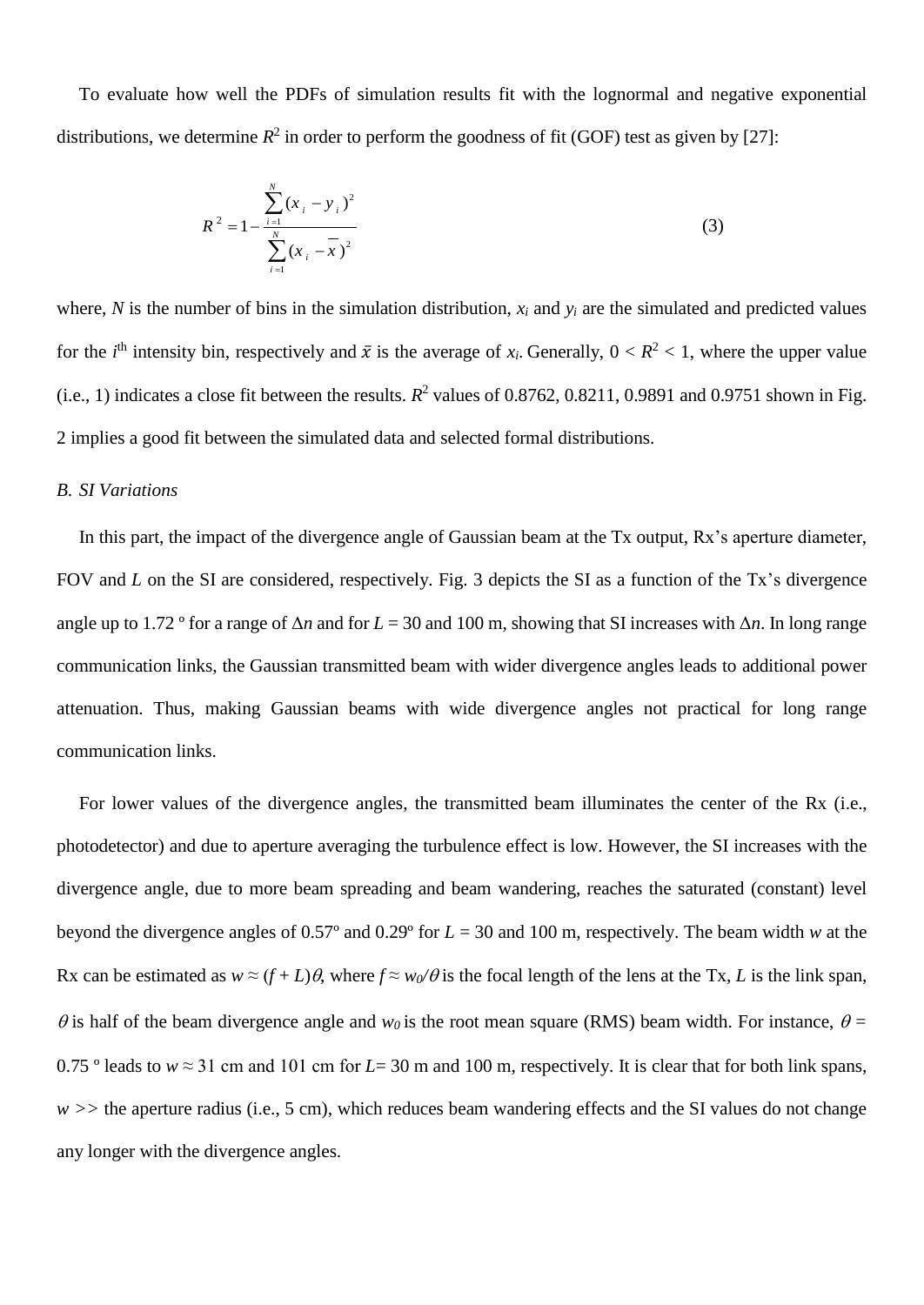

Figure 3. SI vs. the Tx's divergence angle for different values of  $\Delta n$ : (a)  $L = 30$  m, and (b)  $L = 100$  m

Fig. 4 shows the SI as a function of the Rx's aperture diameter for different values of Δ*n* and for *L* = 30 and 100 m. As shown, the SI decreases with the aperture diameter for all values of Δ*n* with lower values of Δ*n* displaying the lowest SI. E.g., for  $L = 100$  m and  $\Delta n = 16e-7$ , increasing the aperture diameter by almost ten times results in reduced SI by up to 77 times. Mitigating the random fluctuations of the received light intensity by increasing the aperture area is known as aperture averaging, which compensates for the scintillation and beam wandering effects [28]. It should be noted that, increasing the aperture area will also increase the background noise level, thus leading to lower signal to noise ratio, which is not considered in this work.



Figure 4. SI vs. the Rx's aperture diameter for different vlaues of  $\Delta n$ : (a)  $L = 30$  m, and (b)  $L = 100$  m Fig. 5 illustrates the variations of SI against the Rx's FOV for different values of Δ*n* and for *L* = 30 m and 100 m. It can be inferred from Fig. 5 that, the effect of turbulence on the fluctuations of the photons angle of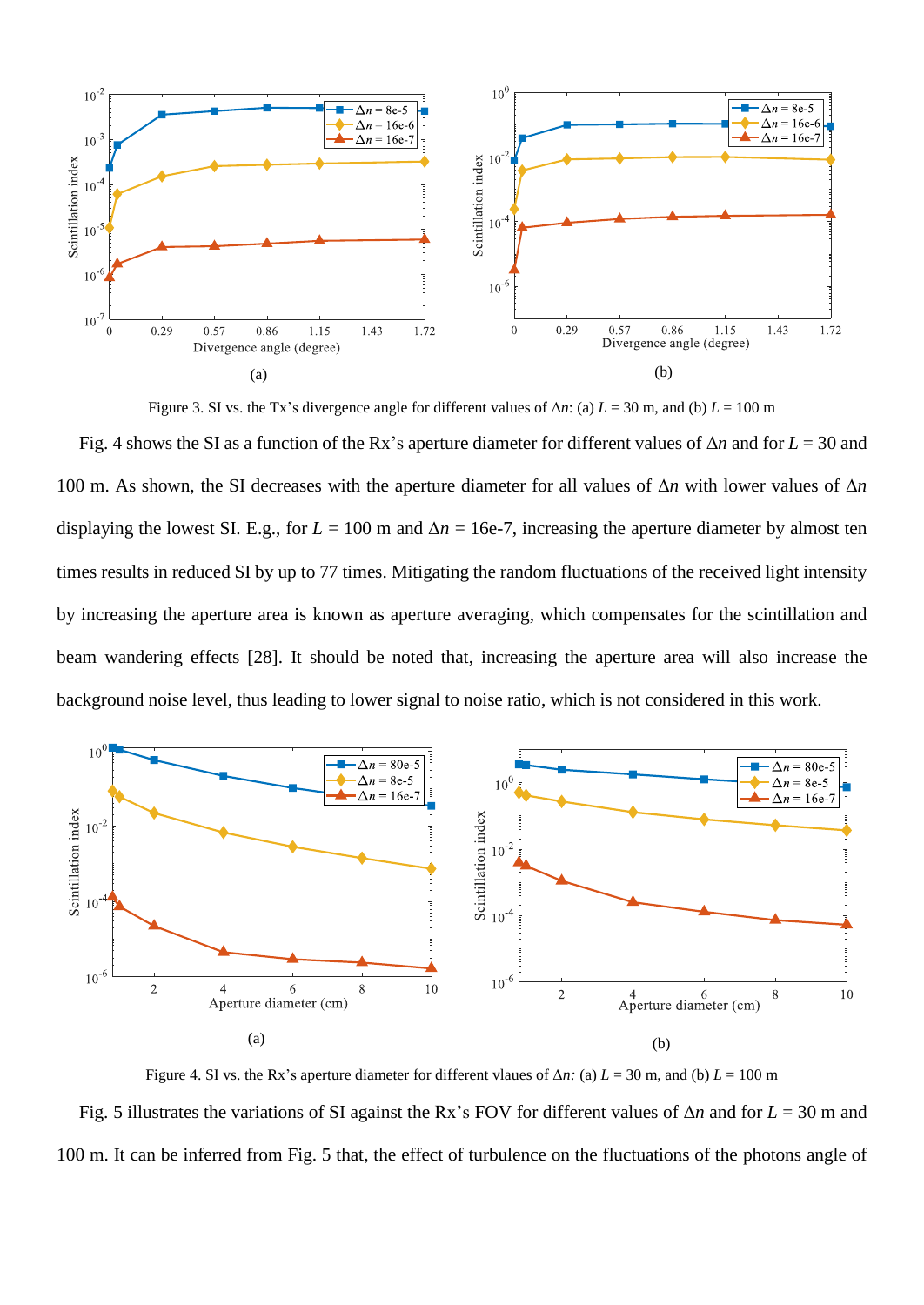arrival or angular spreading at the Rx is negligible. Therefore, increasing the Rx's FOV for *L* of 30 and 100 m has negligible effect on the SI except for lower values of FOV (i.e.,  $< 0.2^{\circ}$ ) for  $L = 30$  m and higher values of Δ*n* for both *L*. Similar results were observed for longer link spans, which has not presented here.



Figure 5. SI vs. the Rx's FOV for different vlaues of  $\Delta n$  for: (a)  $L = 30$  m, and (b)  $L = 100$  m

### **V. CONCLUSION**

To investigate the effect of turbulence on UOWC link, not only the channel parameters but also the Tx and the Rx characteristics should be investigated. Both the link span and refractive index variations are the two main factors affecting the turbulence strength and hence the fluctuations of the received light intensity. While the effect of refractive index variations was studied in our previous works, in this paper based on our previously proposed turbulence model, we investigated the effect of link span (up to 150 m) on the PDF of the received light intensity for a constant value of refractive index variations. Simulation results showed that, lognormal and negative exponential distributions fitted well with the PDF of the received light intensity for weak-to-strong and saturated turbulence regimes, respectively. Performing goodness of fit test, it was shown that, the two mentioned distributions predicted the simulation results with coefficient of determination greater than 0.82 for all simulation results. In addition, the effect of the Tx's divergence angle, the Rx's aperture diameter and the FOV on the SI were investigated for a range of refractive index variations and link spans. It was shown that, the SI significantly reduced by increasing the Rx's aperture diameter, whereas increasing the Tx's divergence angle and the Rx's FOV had a negligible effect on the SI except for the small values of Tx's divergence angle and the Rx's FOV.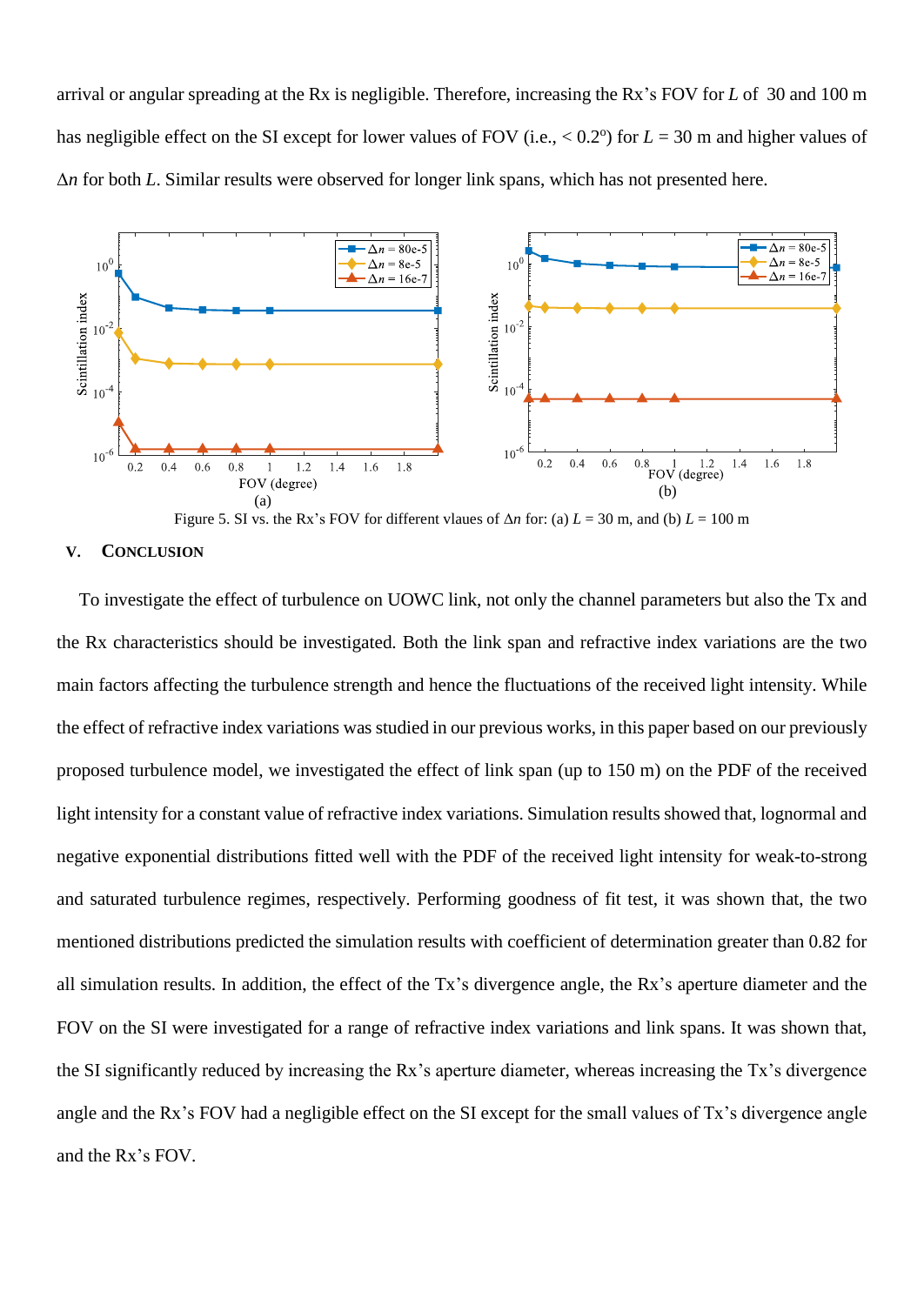#### **REFERENCES**

- [1] Z. Zeng, "A survey of underwater wireless optical communication." University of British Columbia, 2015.
- [2] C. Gabriel, M. A. Khalighi, S. Bourennane, P. Léon, V. Rigaud, Monte-Carlo-based channel characterization for underwater optical communication systems, J. Opt. Commun. Netw. 5 (2013) 1-12.
- [3] S. Tang, Y. Dong, X. Zhang, Impulse response modeling for underwater wireless optical communication links, IEEE Trans. Commun. 62 (2014) 226-234.
- [4] Z. Vali, A. Gholami, D. G. Michelson, Z. Ghassemlooy, M. Omoomi, H. Noori, Use of Gaussian beam divergence to compensate for misalignment of underwater wireless optical communication links, IET Optoelectron. 11 (2017) 171-175.
- [5] Z. Vali, A. Gholami, Z. Ghassemlooy, M. Omoomi, Receiver Parameters Effect on Underwater Optical Wireless Communication Performance in the Presence of Transmitted Gaussian Beam, in 2018 11th CSNDSP, 2018, pp. 1-5.
- [6] Z. Ghassemlooy, W. Popoola, S. Rajbhandari, Optical wireless communications: system and channel modelling with Matlab, CRC press, 2019.
- [7] J. R. Potter, UComms: a conference and workshop on underwater communications, channel modeling, and validation, IEEE J. Oceanic Eng. 38 (2013) 603-613.
- [8] M. V. Jamali, F. Akhoundi, J. A. Salehi, Performance characterization of relay-assisted wireless optical CDMA networks in turbulent underwater channel, IEEE Trans. Wirel. Commun. 15 (2016) 4104-4116.
- [9] A. C. Boucouvalas, K. P. Peppas, K. Yiannopoulos, Z. Ghassemlooy, Underwater optical wireless communications with optical amplification and spatial diversity, IEEE Photonics Tech. L. 28 (2016) 2613-2616.
- [10] Z. Vali, A. Gholami, Z. Ghassemlooy, D. G. Michelson, M. Omoomi, H. Noori, Modeling turbulence in underwater wireless optical communications based on Monte Carlo simulation, J. Opt. Soc. Am. A 34 (2017) 1187-1193.
- [11] P. Yue, M. Wu, X. Yi, Z. Cui, X. Luan, Underwater optical communication performance under the influence of the eddy diffusivity ratio, J. Opt. Soc. Am. A 36 (2019) 32-37.
- [12] E. Zedini, H. M. Oubei, A. Kammoun, M. Hamdi, B. S. Ooi, M. Alouini, Unified Statistical Channel Model for Turbulence-Induced Fading in Underwater Wireless Optical Communication Systems, IEEE Trans. Commun. (2019) 1-1.
- [13] S. Kumar, S. Prince, J. Venkata Aravind, S. Kumar G, Analysis on the effect of salinity in underwater wireless optical communication, Mar. Georesour. & Geotec. (2019) 1-11.
- [14] M. P. Bernotas, C. Nelson, Probability density function analysis for optical turbulence with applications to underwater communications systems, in Proc. of SPIE, 2016, pp. 98270D-98270D-10.
- [15] W. Liu, Z. Xu, L. Yang, SIMO detection schemes for underwater optical wireless communication under turbulence, Photonics Research 3 (2015) 48-53.
- [16] M. V. Jamali, P. Khorramshahi, A. Tashakori, A. Chizari, S. Shahsavari, S. AbdollahRamezani, et al., Statistical distribution of intensity fluctuations for underwater wireless optical channels in the presence of air bubbles, in IWCIT, Iran, 2016, pp. 1-6.
- [17] S. A. Arpali, Y. Baykal, Ç. Arpali, BER evaluations for multimode beams in underwater turbulence, J. Mod. Opt. 63 (2016) 1297-1300.
- [18] Z. Vali, A. Gholami, Z. Ghassemlooy, M. Omoomi, Investigation of Underwater Optical Wireless Communications with Turbulence, in 1st WACOWC, Iran, 2018.
- [19] Z. Vali, A. Gholami, Z. Ghassemlooy, M. Omoomi, D. G. Michelson, Experimental study of the turbulence effect on underwater optical wireless communications, Appl. Opt. 57 (2018) 8314-8319.
- [20] L. C. Andrews, R. L. Phillips, C. Y. Hopen, Laser beam scintillation with applications, SPIE press, 2001.
- [21] V. V Nikishov, V. I. Nikishov, Spectrum of turbulent fluctuations of the sea-water refraction index, Int. J. fluid Mech*.*  Res*.* 27 (2000).